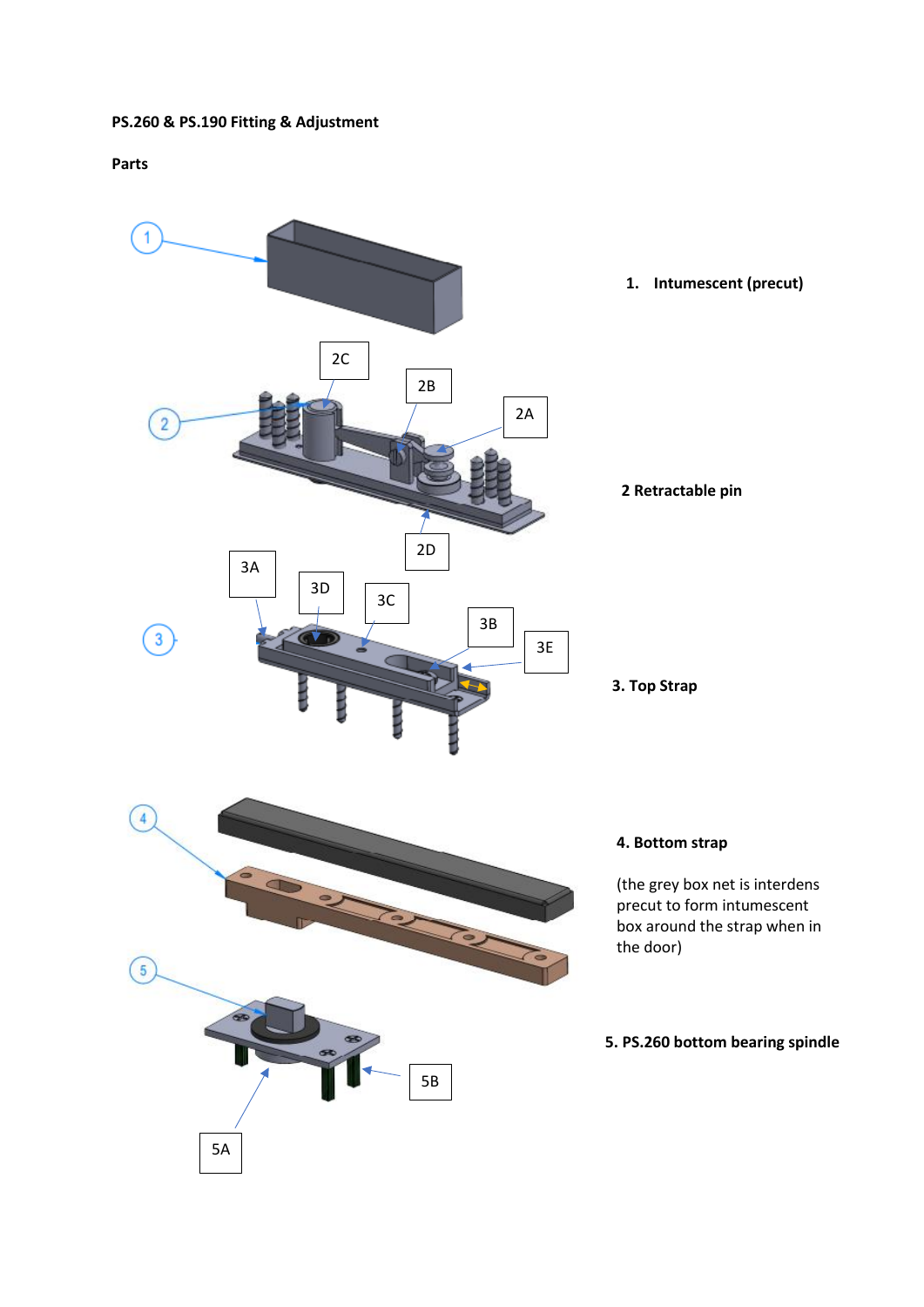## **FACTORY STAGE**

Morticing hardware is best done in door manufacture stage using CNC programmed machines for accuracy. CAD drawings are available on request however most door manufacturers prefer to do their own drawings from the actual pivot set to offer this up to the mortices.

When using pivot sets top and bottom lipping of hardwood is recommended for door leaf fixings to be secure and durable, but also for fire performance as specified in Field of Application reports for each door type and fire rating.

## **MORTICING DOOR LEAF FOR PS.190**

- 1. Determine correct lippings to top, bottom and jambs of door leaf and fabricate the door using approved adhesives as specified in system house field of application
- 2. Programme dimensions of pivot straps into CNC
- 3. Mortice the PS.190 bottom strap into the base of the door. To achieve a 10mm gap under the door the strap knuckle should be set flush with the bottom of the door. To achieve a 3mm gap under door, recess the strap Knuckle 7mm deeper into the bottom of the door. We recommend a scallop when using floor spring closer to maintain the 3mm gap after the cover plate (call Rutland on 01246 261491 for training on this)

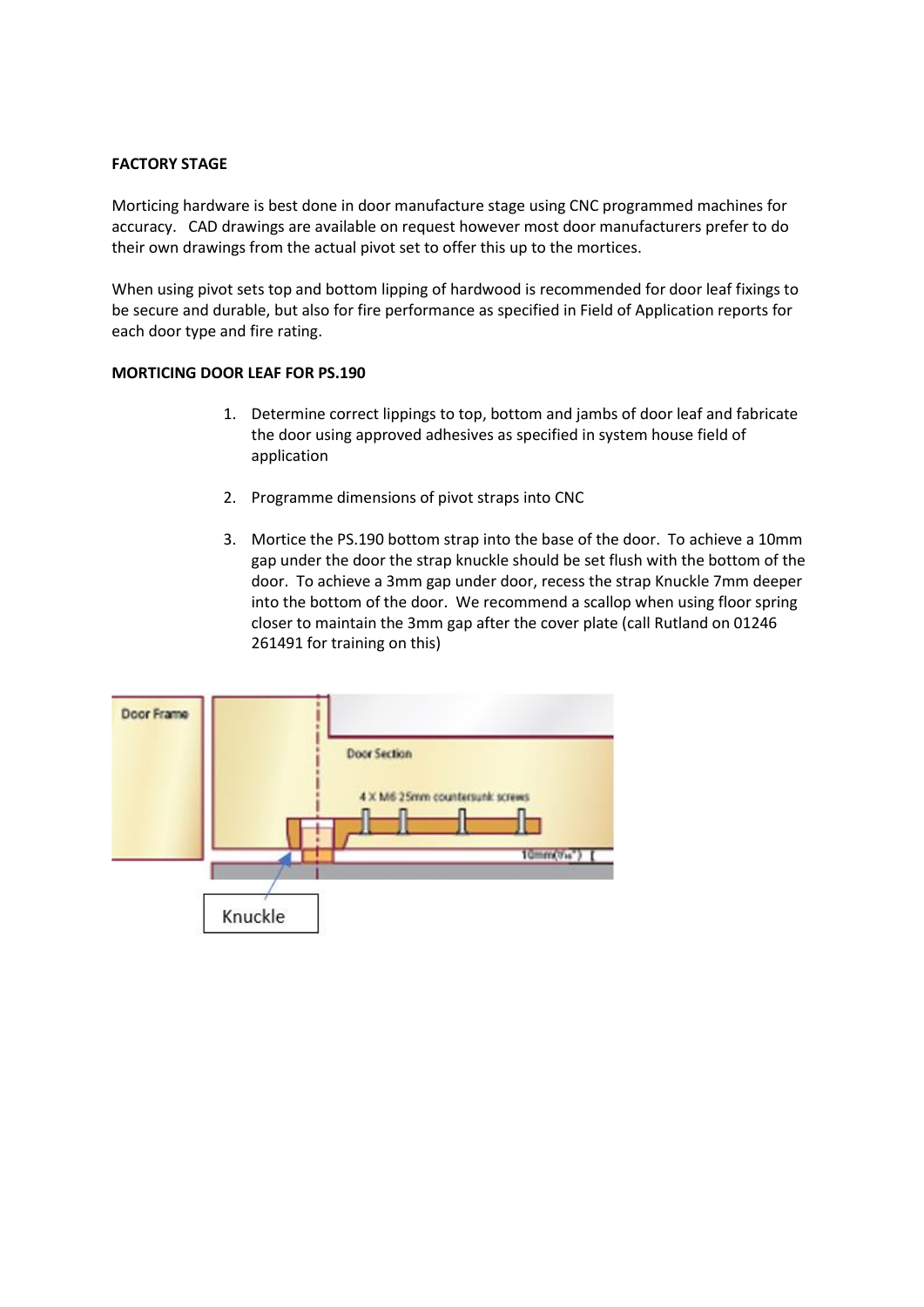## **MORTICING RETRACTABLE PIN INTO HEAD FRAME**

Depending on the frame profile and door profile, the Rutland pS190 retrable pin can be adjusted in length of projection. There are 3 holes in pin 2C at different levels. These allow adjustable length of pin for example, the top hole location will allow the maximum length pin projection when engaged into top strap 3D.

This adjustment can be achieved by;

- 1. Releasing screw 2B on the rocker pin
- 2. Lift the rocker pin section out of the housing and locate the rocker arm into the desired hole in pin 2C
- 3. Now Mortice the head frame for the retractable pin (Part 2) into the head frame
- 4. Fit intumescent around the mortice before fitting the retractable pin section
- 5. Now fix with screws into head frame



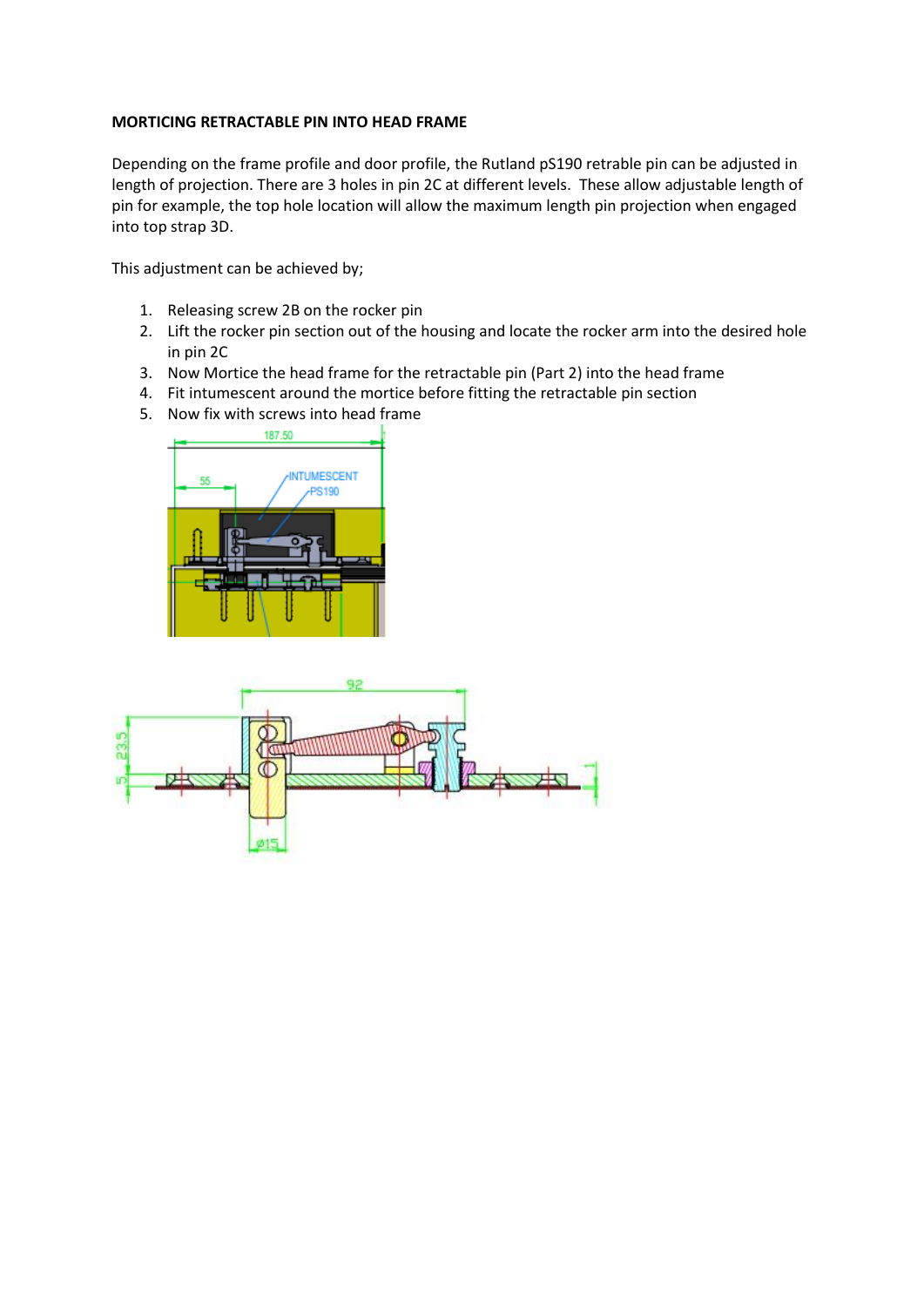#### **ON SITE STAGE – FITTING & ADJUSTING PS.190 PIVOT (WITH PS.260 OR FLOOR SPRING)**

#### **STEP ONE - FIT PS.260**

To fit PS.260 (Part 5);

1. Mark out on floor to locate centre of spindle maximum of 60mm from frame/55mm from edge of door to achieve a 5mm gap between frame and door. Recommended gaps for fire doors are between 3mm and 5mm and tested smoke and fire seal intumescent should be used in the frame and/or door edge.



- 2. Cut a hole in the floor beneath this centre point, the hole should be made to hold the depth and diameter of the projecting bearing housing (5A) under the PS.260 fixing plate
- 3. Fix the PS.260 plate to the floor using 4 no. fit-for-purpose<sup>1</sup> fixings (5B) depending on the floor material and construction – we advise that you obtain expert advice from fixing specialists. Fixing used should be those provided or of same length and diameter as a minimum
- 4. The centre of the top pin (2C)/top strap drive hole should line up with the centre of the PS.260 spindle. E.G. to achieve a 5mm gap around the door, set this centre point at 55mm from the edge of the door, and central in the door width e.g. 54mm thick door leaf will require a centre point of 55mm from the edge of the door and central in the leaf at 27mm from each edge of the leaf.



Bottom Door Fitting (Bottom View)

5. Work with the door manufacturer to make sure the top and bottom strap are easy to align with the centre line taken from the PS.260 spindle centre point. The retractable pin in the head frame should align with this for example if requiring a 5mm door gap, the centre of this top strap will also be 55mm from the edge of the door and central in the leaf.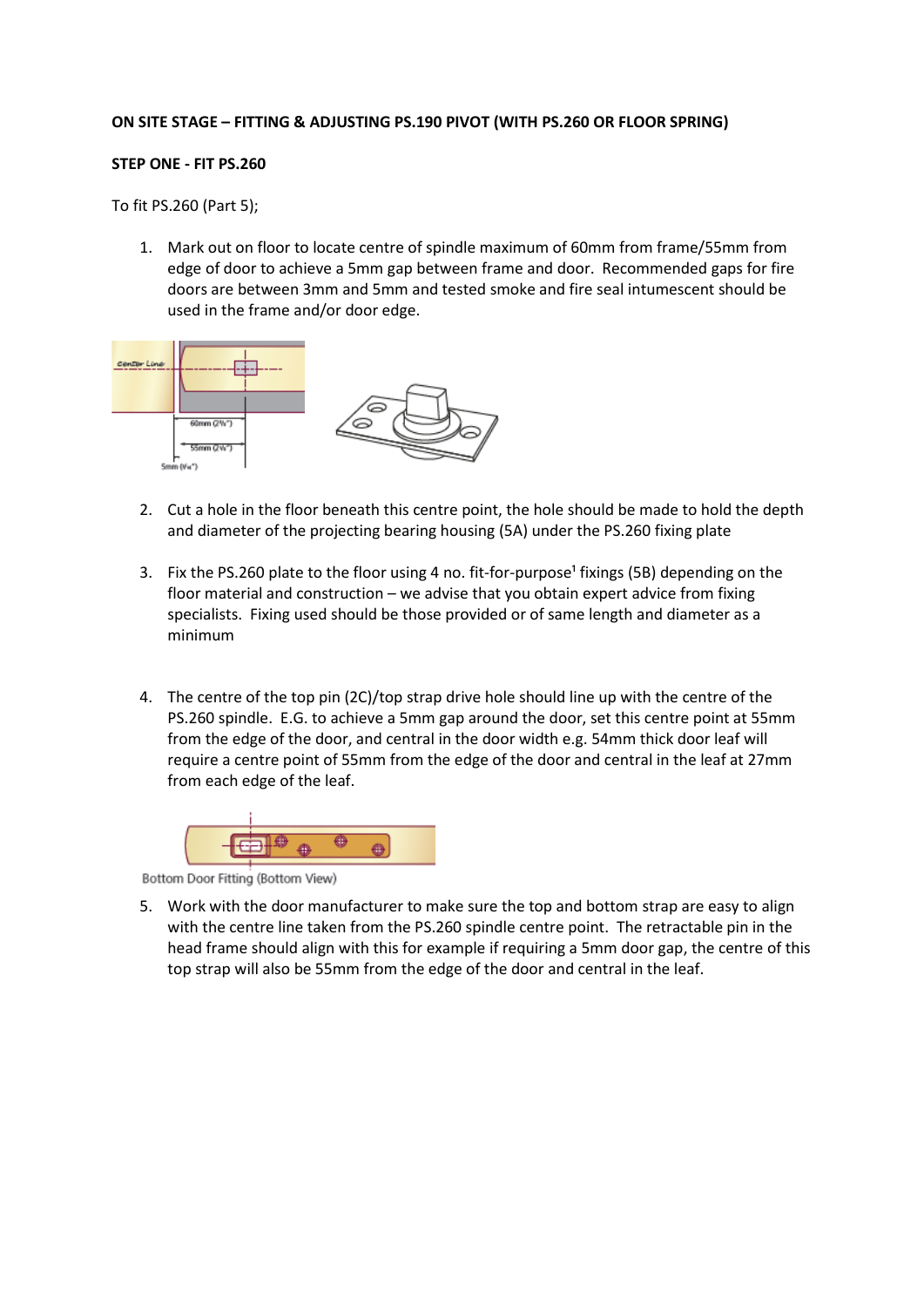

# **STEP TWO – PS.190 PIVOT SET ON SITE - DOOR ALLIGNMENT**

## **Health & Safety**

**Before lifting the door a manual handling assessment should be carried out and a method statement and Risk assessment completed.**

- 1. Fit top strap (Part 3) into mortice in head of door leaf
- 2. Slacken off the double locking screws (3B and 3C) screws
- 3. Now carefully lift the door leaf at 90 degrees to frame using at least two person lift and locate bottom strap onto the PS.260 spindle (or floor spring spindle)
- 4. Now offer up the door, still at 90 degrees to the frame, to meet head frame
- 5. The top strap (3D) in the head of the leaf is now aligned with the retractable pin (2C) in the head frame
- 6. With the door leaf at 90 degrees to frame will allow you access to the frame mounted top pivot adjustment (3A).
- 7. Using a screw driver turn the screw (2D) until the retractable pin (2C) is fully engaged into the top strap hole bearing (3D).